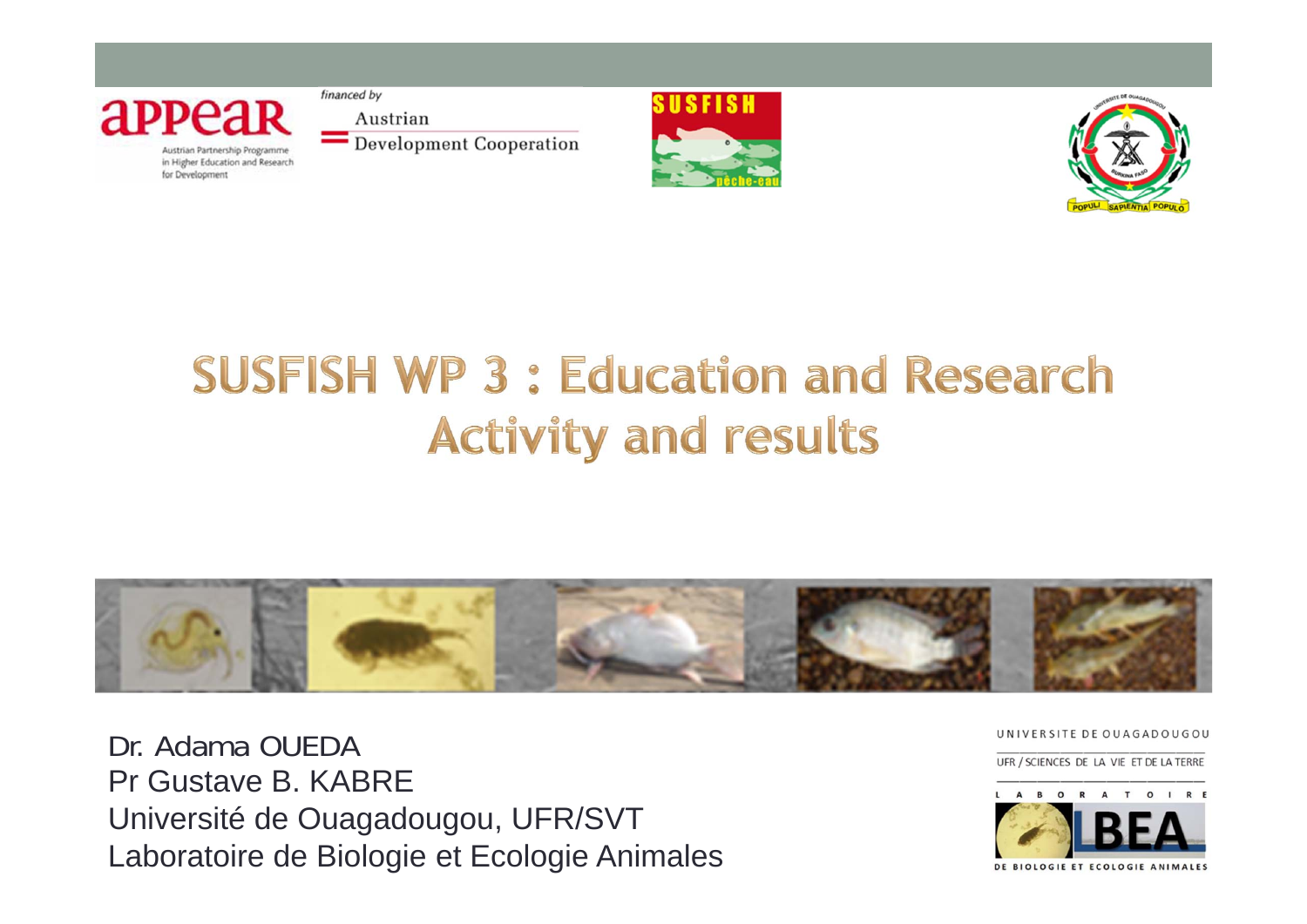#### WP3- Education et research

- Activity 7.1 Implementing Research activities
- Activity 7.2 Supervise Masters and PhD students research
- Activity 7.3 Academic program development : Develop and deliver short courses and curricula in line with the newly developed IMP of Applied limnology
- Activity 7.4 Preparation of Training manuals and teaching **Equipment**
- Activity 7.5 Propose a call for the institutions and locally elected people to consider the results of the research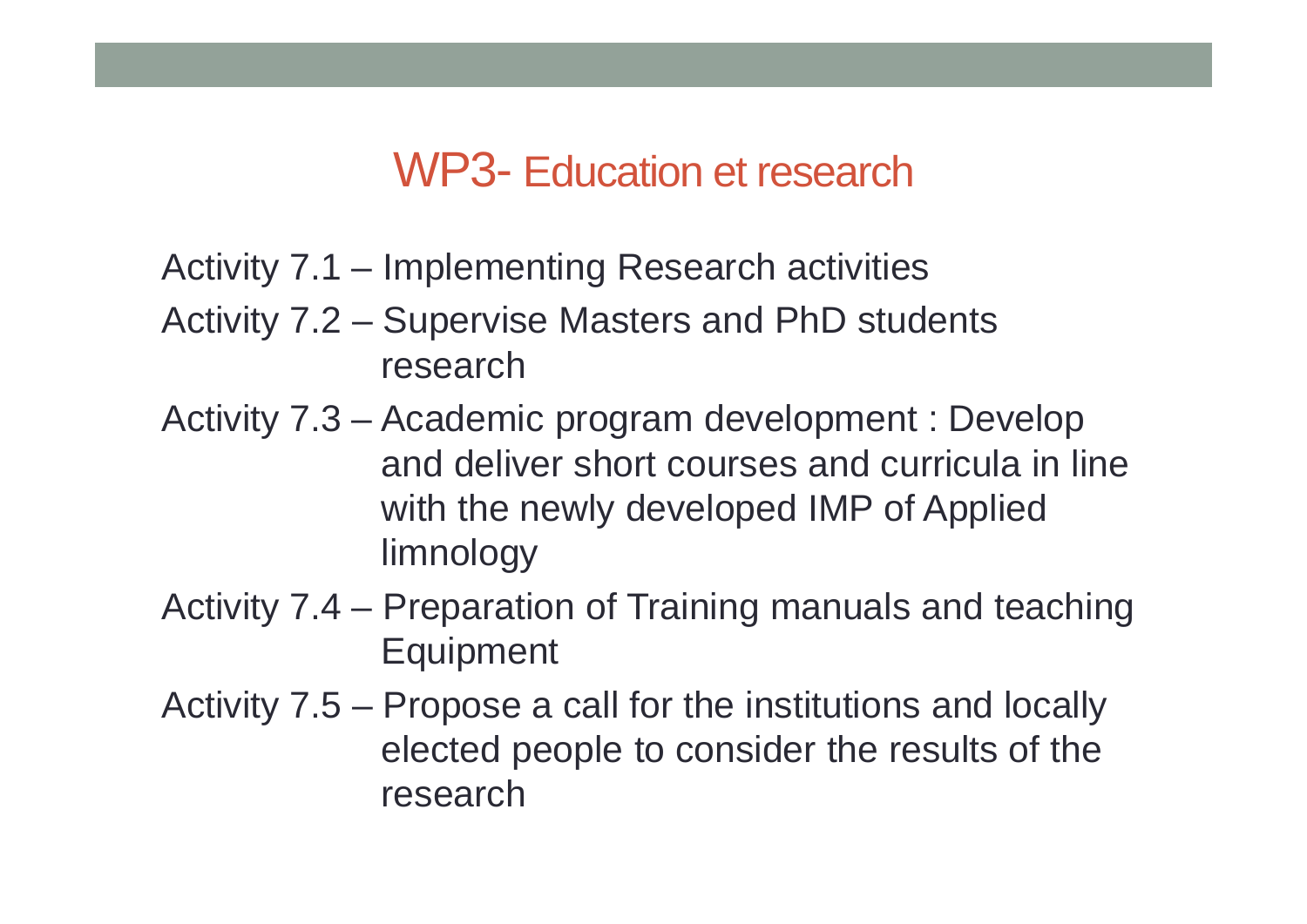#### Activity 7.1 Implementation of research activities Activity 7.2 Supervise Masters and PhD students research

 $\checkmark$  Some statistics

- $\times$  7 partner institutions
- $\sqrt{2}$  external partners (IRD, UPB)
- $\sqrt{20}$  students involved in the research activities

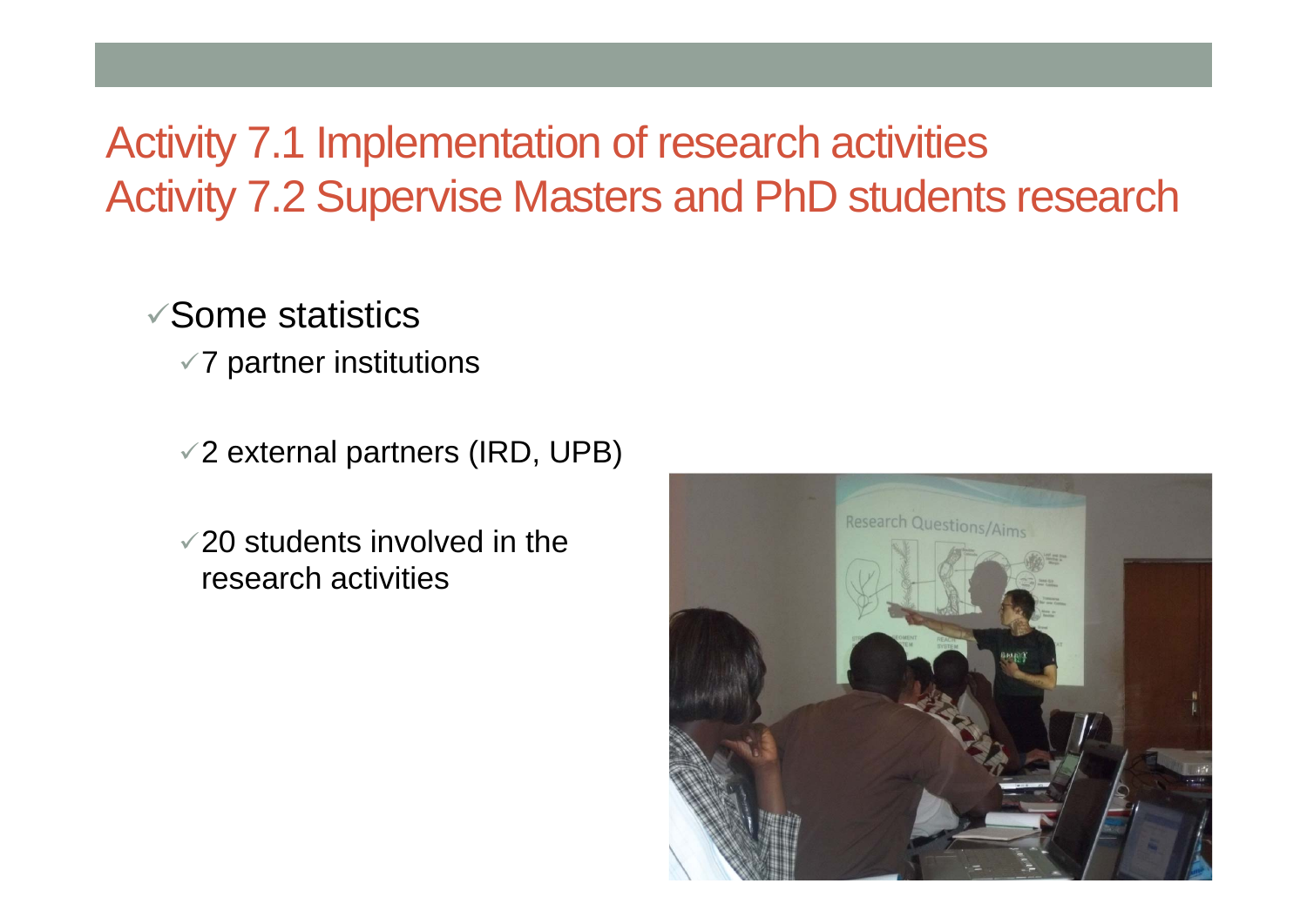| <b>Name</b>              | <b>Working title</b>                                                                                              | <b>Grant &amp; Level</b> | <b>Institution</b>             |
|--------------------------|-------------------------------------------------------------------------------------------------------------------|--------------------------|--------------------------------|
| Komandan MANO            | Using fish communities for assessment of the<br>ecological status of aquatic ecosystems in<br><b>Burkina Faso</b> | <b>APPEAR PhD</b>        | LBEA – UO / IHG<br><b>BOKU</b> |
| <b>Idrissa KABORE</b>    | Macroinvertebrates and freshwater quality in a<br>sahelo-soudanian area of West Africa, Burkina<br>Faso           | <b>APPEAR PhD</b>        | LBEA - UO / IHG<br><b>BOKU</b> |
| <b>Phillipe SAWADOGO</b> | Strategic assessment of risk and potential for<br>sustainable development of aquaculture in the<br>Volta basin    | <b>APPEAR PhD</b>        | LBEA - UO / IHG<br><b>BOKU</b> |
| <b>Tiga NEYA</b>         | Assessment of water quality based on benthic APPEAR Master<br>macro invertebrates in Burkina Faso                 | (start 2013)             | LBEA - UO / IHG<br><b>BOKU</b> |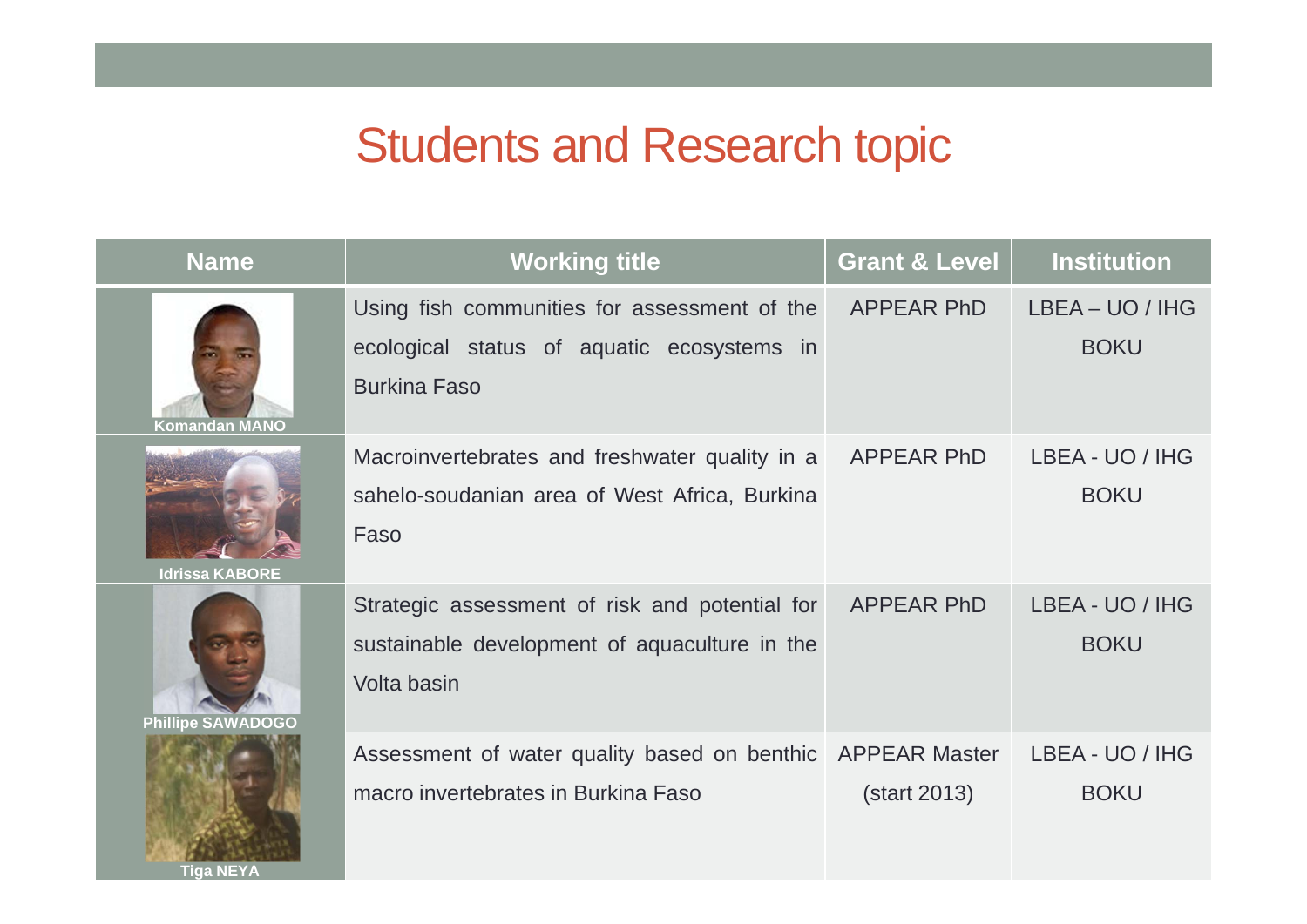| <b>Name</b>             | <b>Working title</b>                                                                                                                                          | <b>Grant &amp; Level</b>          | <b>Institution</b>     |
|-------------------------|---------------------------------------------------------------------------------------------------------------------------------------------------------------|-----------------------------------|------------------------|
| <b>Paul MEULENBROEK</b> | biodiversity<br>Assessment<br>and<br>species<br><b>of</b><br>distribution of fishes for conservation in Burkina<br>Faso                                       | <b>BOKU KUWI</b><br><b>Master</b> | <b>IHG BOKU / LBEA</b> |
|                         | Assessment of human impacted rivers under the<br>respect of fisheries management in Burkina<br>Faso                                                           | <b>BOKU KUWI</b><br><b>Master</b> | <b>IHG BOKU / LBEA</b> |
| <b>Thomas KOBLINGER</b> | Biodiversity and species distribution of benthic<br>invertebrates in Burkina Faso                                                                             | <b>BOKU KUWI</b><br><b>Master</b> | <b>IHG BOKU / LBEA</b> |
| Danial TD ALINEE        | Pressure-linked differences in biodiversity and<br>species distribution of benthic invertebrates in<br>different habitats and water bodies of Burkina<br>Faso | <b>BOKU KUWI</b><br><b>Master</b> | <b>IHG BOKU / LBEA</b> |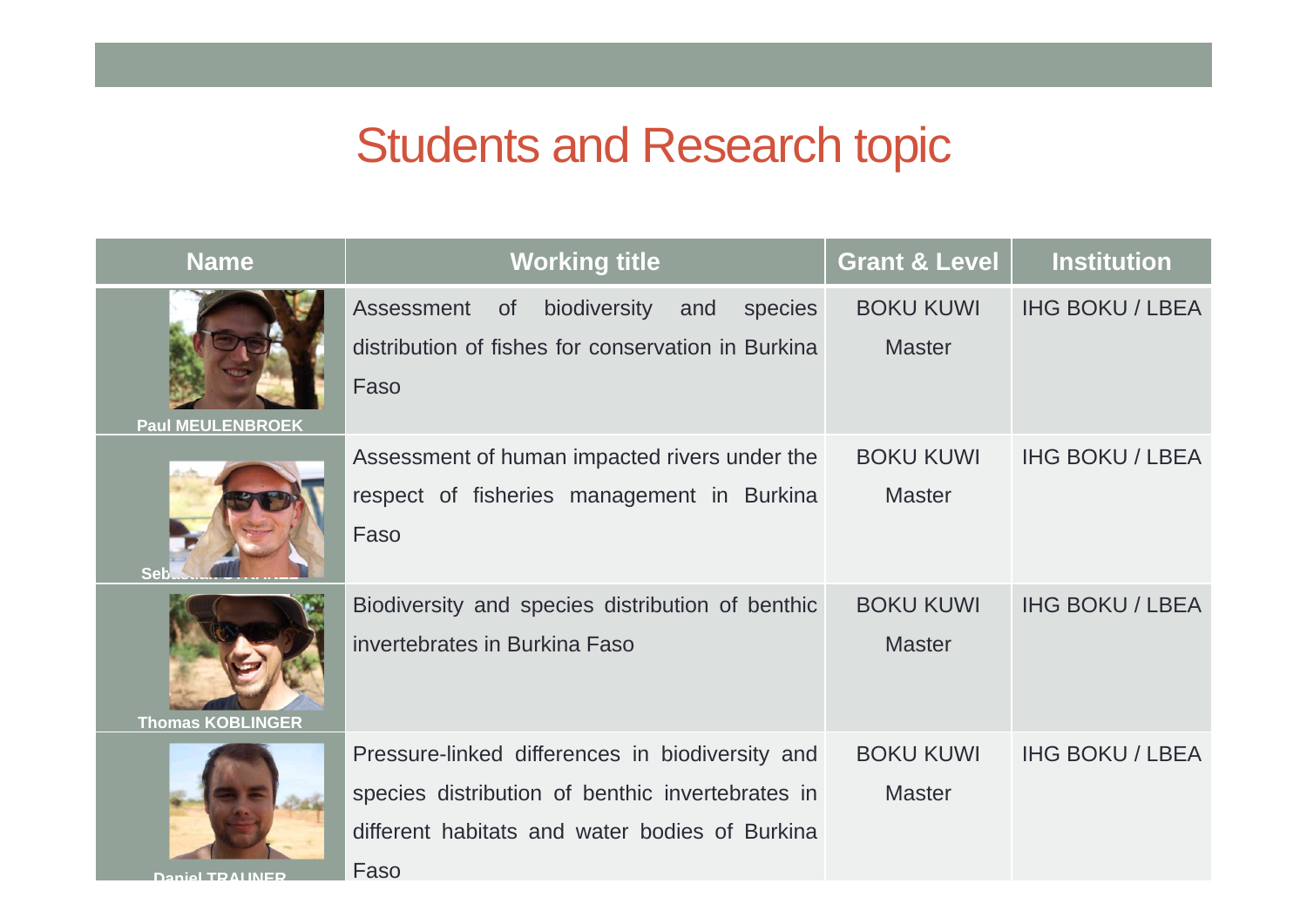| <b>Name</b>              | <b>Working title</b>                                                                                                             | <b>Grant &amp; Level</b>                                    | <b>Institution</b> |
|--------------------------|----------------------------------------------------------------------------------------------------------------------------------|-------------------------------------------------------------|--------------------|
| <b>Idrissa OUEDRAOGO</b> | Diversity and ecology of freshwater Molluscs<br>(Burkina Faso)                                                                   | <b>CIOSPB</b><br>(National<br>Scholarship)<br><b>Master</b> | LBEA – UO          |
| <b>Ilassa OUEDRAOGO</b>  | Influence of physic-chemical parameters on<br>zooplankton spatial distribution in Ouagadougou<br>reservoirs n°2 and n°3.         | <b>Master</b>                                               | LBEA – UO          |
| Djidama SIRIMA           | Abundance and distribution of Chironomidae<br>(Diptera) in two urban lake of Burkina Faso:<br>Ouagadougou reservoirs n°2 and n°3 | <b>Master</b>                                               | LBEA – UO          |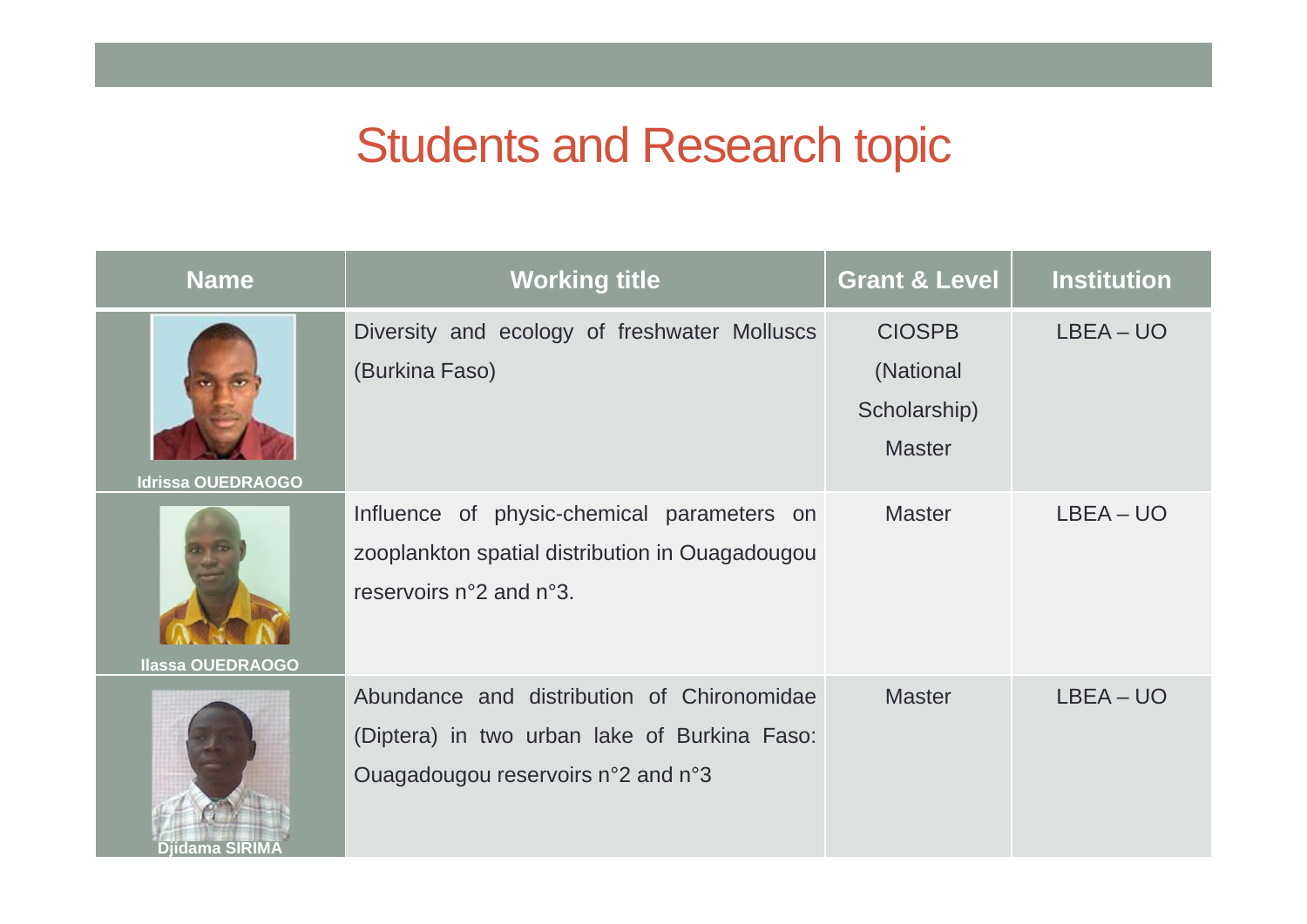| <b>Name</b>            | <b>Working title</b>                                                                                                                      | <b>Grant &amp; Level</b> | <b>Institution</b>     |
|------------------------|-------------------------------------------------------------------------------------------------------------------------------------------|--------------------------|------------------------|
| K. Inès NANA/OUEDRAOGO | Impact of the policies,<br>legislations<br>and<br>institutions in the lasting management of the<br>piscatorial and hydraulic resources    | <b>Master</b>            | <b>GDFA</b>            |
| <b>Oumarou SOW</b>     | policies,<br>legislations and<br>of the<br>Impact<br>institutions in the lasting management of the<br>piscatorial and hydraulic resources | <b>Master</b>            | <b>GDFA</b>            |
|                        | Pêcheries communautaires et politique de<br>développement au<br>Burkina Faso: cas<br>de Bagré et Bam                                      | <b>Master</b>            | <b>University BOBO</b> |
| Pamela Jamila SANO     | Participation paysanne et stratégies d'acteurs<br><b>Burkina</b><br>autour des plans d'eau au<br>Faso: Cas du Sourou et Boromo            | <b>Master</b>            | <b>University BOBO</b> |
|                        | Gouvernance et institutions traditionnelles dans<br>les pêcheries au Burkina Faso: cas de Tiéfora,                                        | <b>Master</b>            | <b>University BOBO</b> |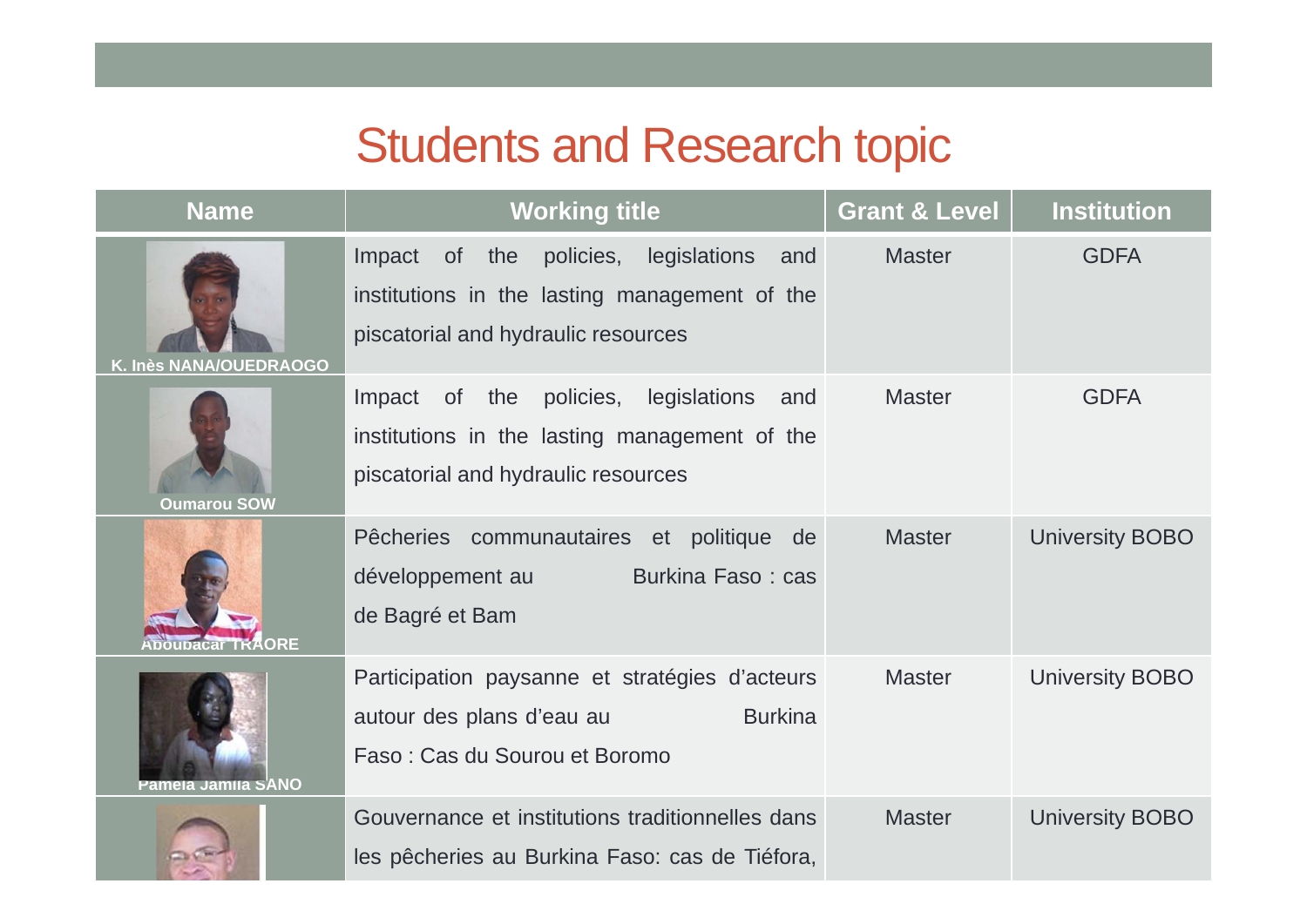| <b>Name</b>                         | <b>Working title</b>                                                                                               | <b>Grant &amp; Level</b> | <b>Institution</b>              |
|-------------------------------------|--------------------------------------------------------------------------------------------------------------------|--------------------------|---------------------------------|
| <b>Achille Sougrinoma OUEDRAOGO</b> | Analysis of microbiological and parasitological<br>quality of the most commonly consumed fishes<br>in Burkina Faso | <b>Master</b>            | LBEA - UO / IHS -<br><b>UPB</b> |
| <b>Adelphe Diloma HEMA</b>          | Analyze of fish species diversity, conservation<br>status pressure in Burkina Faso.                                | <b>Master</b>            | LBEA - UO / UICN                |

| <b>Name</b>           | <b>Working title</b>                | <b>Grant &amp; Level</b>         | <b>Institution</b>                      |
|-----------------------|-------------------------------------|----------------------------------|-----------------------------------------|
|                       | About Burkina Faso and Susfish      | $Rio+20$                         |                                         |
|                       |                                     | Jugendliche                      | <b>IHG BOKU</b>                         |
| <b>Jan DE KEYSER</b>  |                                     | ziehen Bilanz                    |                                         |
|                       | Gender perspectives in Burkina Faso | <b>Master</b><br>(start<br>2013) | <b>IHG BOKU</b>                         |
| <b>Marlene RADOLF</b> |                                     |                                  |                                         |
| <b>XXXXXX</b>         | Gender aspects                      |                                  | <b>GDFA</b> / University<br><b>BOBO</b> |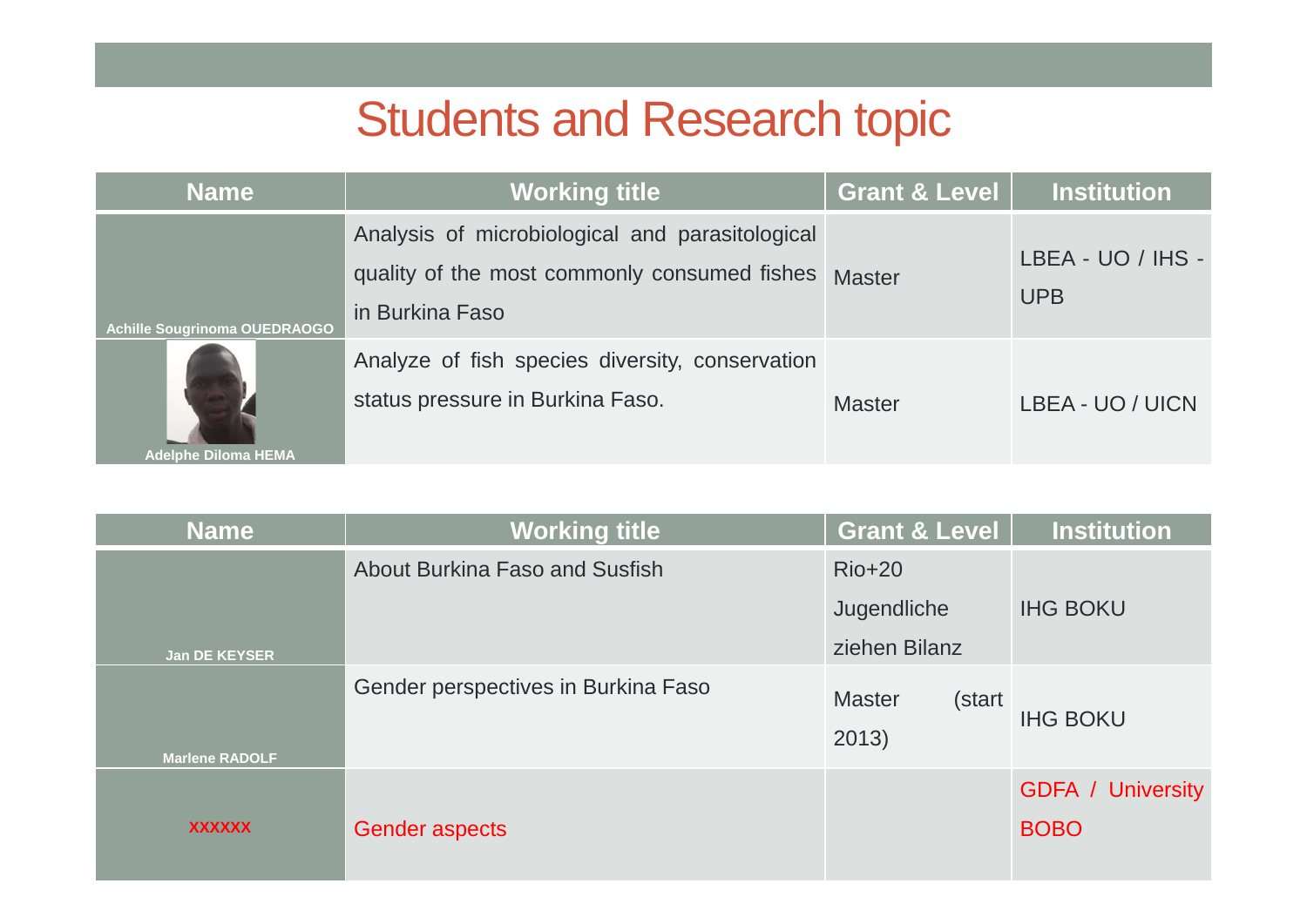# **Collaborations**

- Memorandum of understanding signed in November (BOKU and UO)
- Strength collaborations between Susfish partners
- New partnership with :
	- Cecchi (IRD)
		- Macro-invertebrates
		- Environmental data
	- Kabré (IDR)
		- Macro-invertebrates
	- Laleyé (UAC, Benin)
		- Red list
		- Aquaculture
		- Projet MoRAP

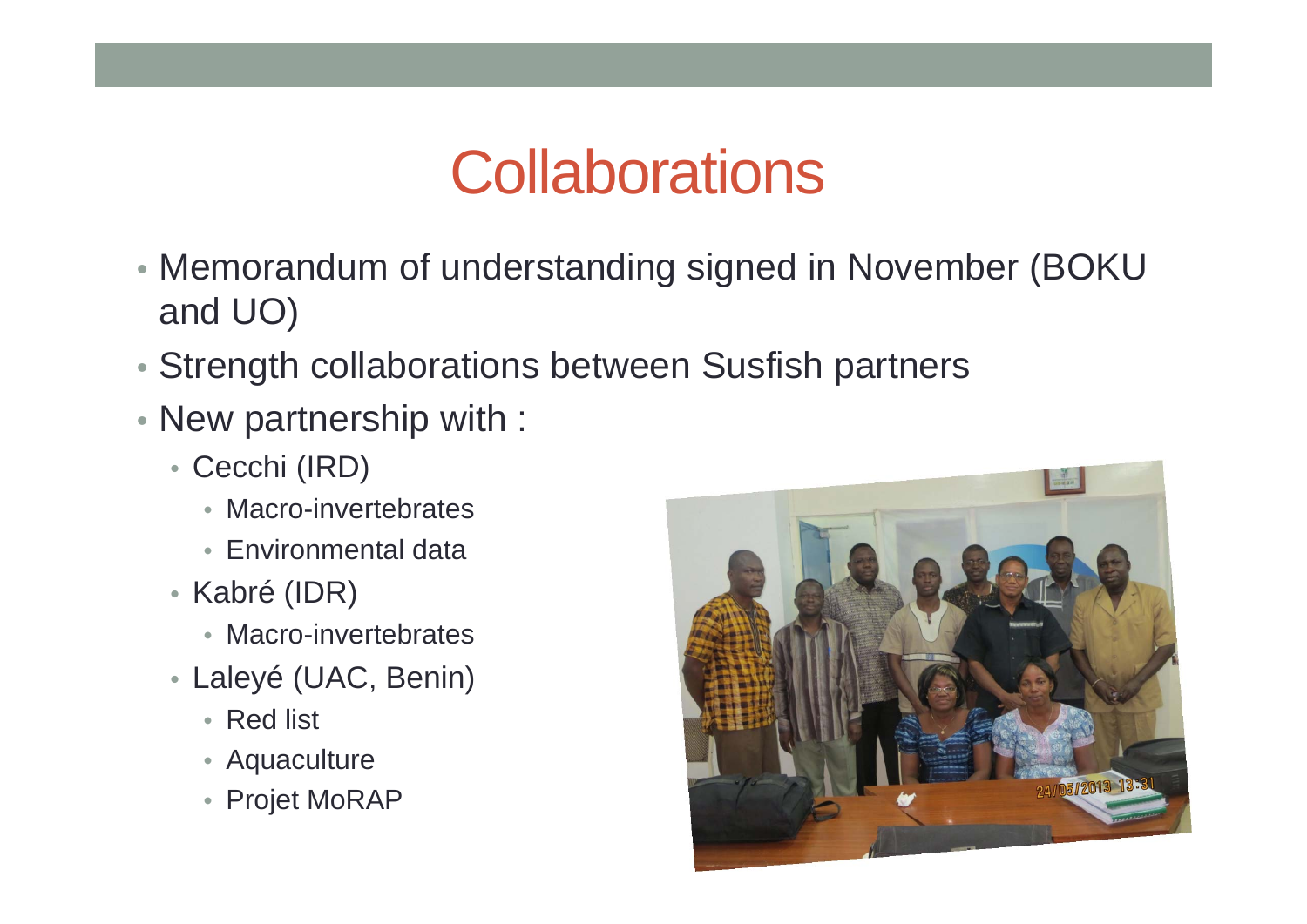# Gender aspects

 $\checkmark$  No female application for Susfish for the WP3 nor APPEAR Grants

 $\sqrt{2}/18$  in the overall students staff

- Nevertheless Susfish contributed to support field work of Sinaré Yamba in the Sourou river
- Implication of Women Scientist Association

**≻How to make biosciences attractive** for women ???



Are my parasites

males or females

???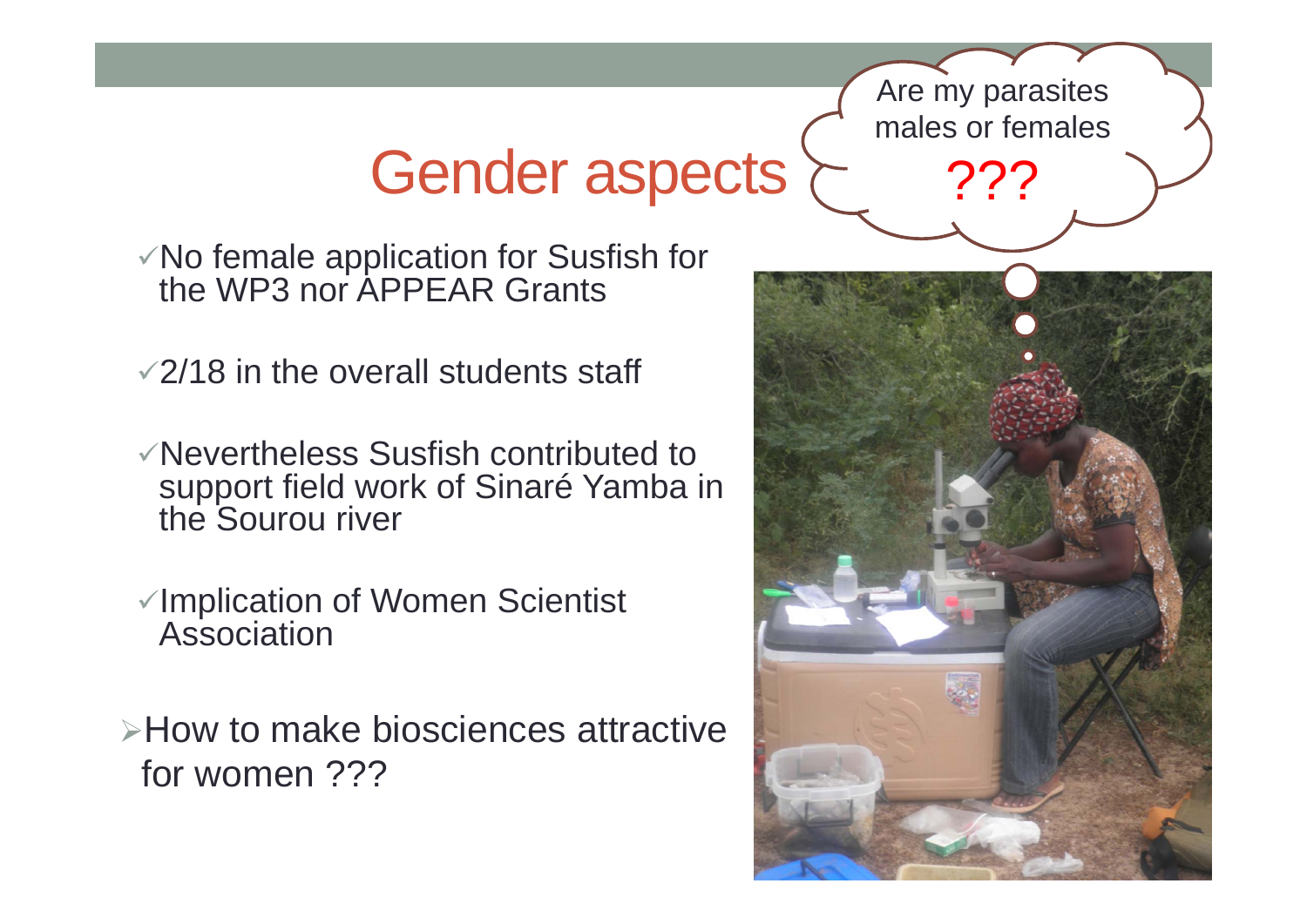•Activity 7.3 – Academic program development : Develop and deliver short courses and curricula in line with the newly developed IMP of Applied limnology

• Activity 7.4 – Preparation of Training manuals and teaching Equipment

• Activity 7.5 – Propose a call for the institutions and locally elected people to consider the results of the research